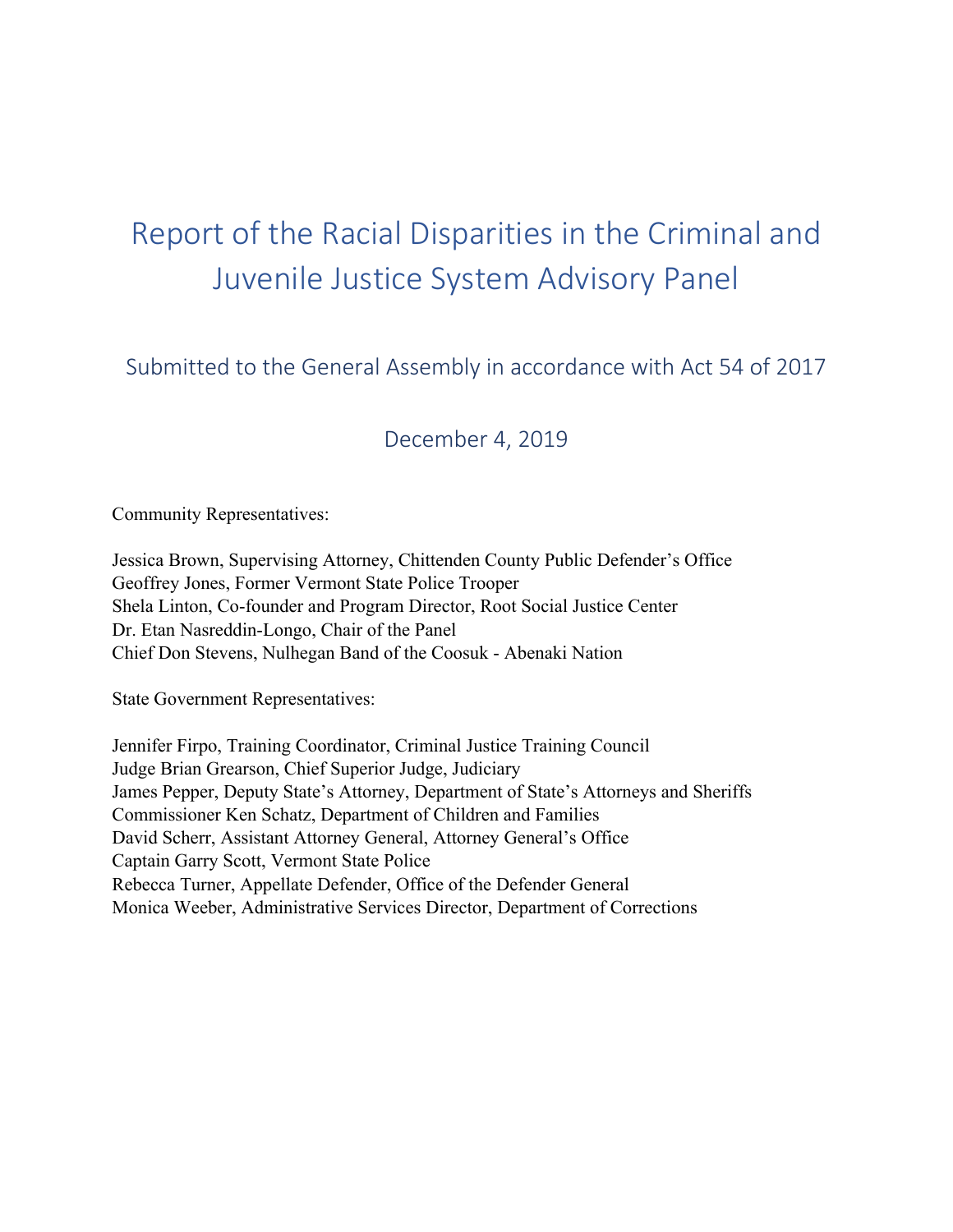This is the report of the Racial Disparities in the Criminal and Juvenile Justice System Advisory Panel. The Panel unanimously supports this report.

The report will provide recommendations in response to its legislative charge. It will include an overview of additional subjects discussed by the Panel that contain ideas for future action. It will also discuss the underlying causes of racial disparities.

# **Preamble**

To speak of race - and furthermore of racial disparities - is to evoke discomfort for all, not simply for Caucasians, but also for People of Color. "Race" is a construct that divides us, and the impacts of institutional racism and racial bias are real, painful, and lead to disparate outcomes for People of Color in the criminal and juvenile justice systems - injustices antithetical to the mores of the State of Vermont. Racial minorities are oftentimes in the position of defending themselves against the practice not only of intentional racism, but also of biases that are so embedded in our common ways of being that many people - both Caucasians and People of Color - are absolutely unaware of the exercise of these selfsame biases. This entire process leads to rifts and tensions at best, and to physical violence at the worst. To dismantle a problem, one must be willing to name it, despite the discomfort it raises. Sadly, the terms that best describe not only the state of the country (including the state of the state) tend to alienate Caucasians who believe themselves to be possessed of the best of intentions in regard to racial justice. Despite their good intentions, their interventions may confirm their bias and cause more harm. The Advisory Panel on Racial Disparity in the Criminal and Juvenile Justice System (henceforth "the Panel") uses these terms manifestly *not* to provoke needlessly, but rather to characterize the truest nature of the problem that *all* Vermonters face, and those awful terms are "white supremacy" and "white privilege". These are terms that in their fullest essence describe not merely simple costuming and the burning of crosses, but rather a system of unequal human interaction that causes great and real pain to Vermonters. We call upon all persons of good will to do their best to rise above feelings of discomfort, alienation, and pain to address white supremacy and white privilege and their effects.

As a whole, the Panel recognizes that the breadth of its mandate is reflected in the breadth of the problem of white supremacy and privilege. The legal scholar and critical race theorist Frances Lee Ansley speaks of this problem thusly:

By "white supremacy" I do not mean to allude only to the self-conscious racism of white supremacist hate groups. I refer instead to a political, economic, and cultural system in which whites overwhelmingly control power and material resources, conscious and unconscious ideas of white superiority and entitlement are widespread, and relations of white dominance and non-white subordination are daily reenacted across a broad array of institutions and social settings.

In short, we speak of a social order, in place for many centuries, which causes damage not only to People of Color, but also to various Caucasians who, at the same time, benefit in some ways from the privilege that it confers. It is a system that we have all been part of, either consciously or unconsciously. It lives in all people and institutions regardless of individual desire, belief, or comprehension.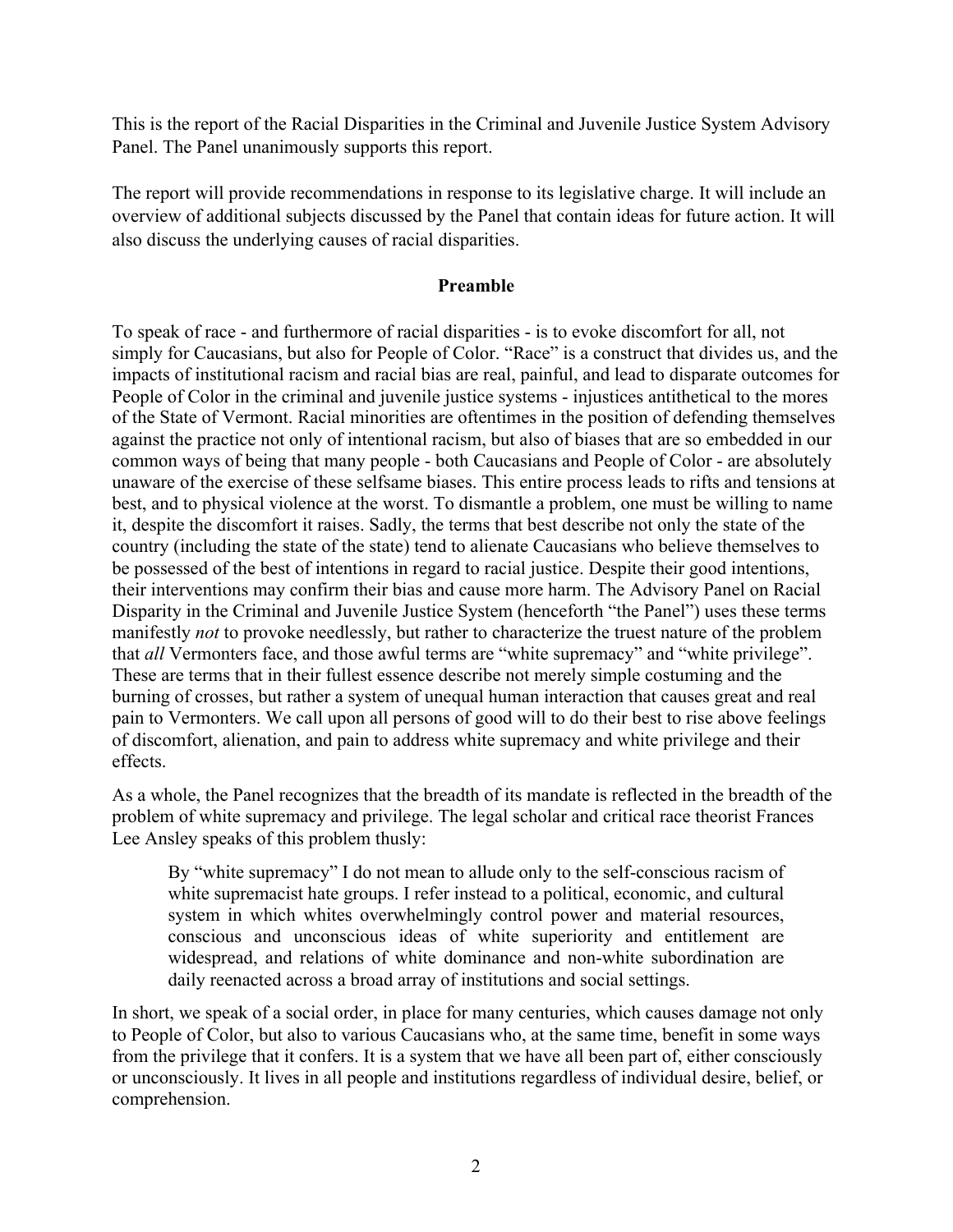#### **Recommendations**

This section provides recommendations in response to the three questions posed by 3 V.S.A. § 168(f)(6), enacted by Act 54 of 2017. We address them in order.

When we reference systems of state government in this section, we are discussing the criminal and juvenile justice systems. These may include, but are not limited to, entities such as the Department of Children and Families, the Department of State's Attorneys and Sheriffs, the Department of Corrections, the Attorney General's Office, the Office of the Defender General, and the Judiciary.

A. Section 168(f)(6)(A): How to institute a public complaint process to address perceived implicit bias across all systems of State government.

The panel believes that the Human Rights Commission (HRC) is the appropriate place to house a public complaint process to address implicit bias across all systems of state government. The HRC is already charged with investigating complaints of discrimination in housing, public accommodations, and state government employment. Adapting the HRC to be the central clearinghouse for receiving, investigating, and resolving bias-related complaints, or referring them for resolution to the appropriate governmental agency or branch, is an approach that fits within the Commission's mission.

It is clear to the Panel, however, that the HRC as it is presently constituted is not adequately staffed to handle all such complaints. The Panel believes, in agreement with HRC leadership, that additional resources are needed to prioritize race-related bias complaints from across state government and resolve them in a timely manner. It is also clear to the Panel that outreach to various communities is needed, since the HRC is for many citizens an unknown structure of government. We feel that continued funding to support educational outreach and training is needed in order to make the HRC and its functions more accessible; this will help make the HRC a robust mechanism for handling public complaints. In short, the Panel feels that additional resources at the HRC concerning such outreach is necessary.

Finally, and in conjunction with the HRC, the Panel recommends resources for caseload coordination and mediation. These resources would be central to establishing the infrastructure necessary to handle complaints from across state government and re-direct or resolve them as appropriate. They would also follow up on the outcomes of these referred complaints and periodically publish data related to complaints and outcomes.

The Panel also recommends continued funding 211 so that the service can be utilized by the citizens of Vermont as needed, and not just during business hours. Between 11/1/18 and 10/31/19, 211 made 894 referrals to legal-related programs. There were five referrals to the Vermont Human Rights Commission in the same time period. Services referred to also included Constitutional/Civil Rights Groups, Housing Discrimination Assistance, and Education and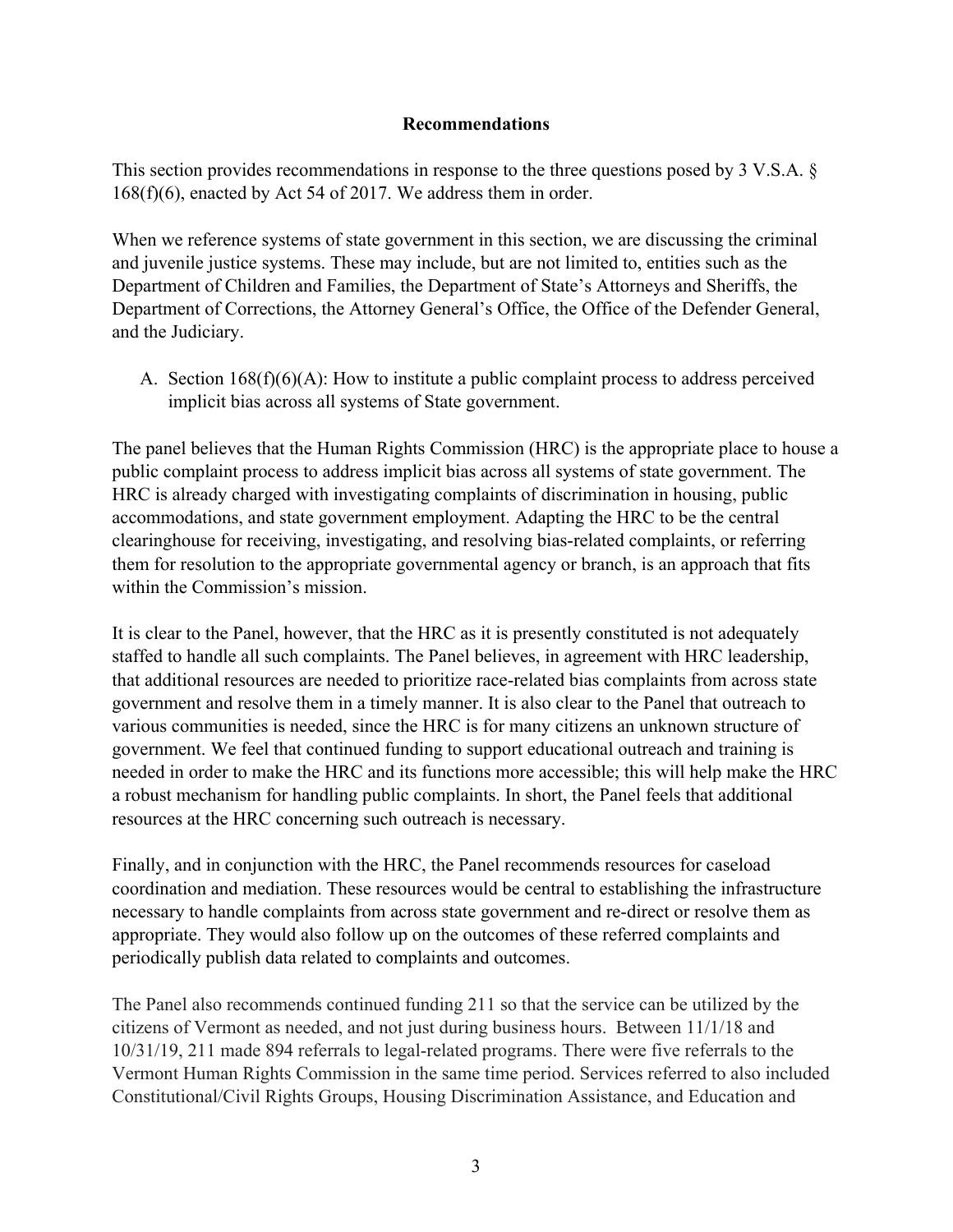Outreach. The eighth most requested service that 211 provided during the year 2018 concerned legal aid and law enforcement. During the recent series of fora sponsored by the Attorney General's Office, many members of communities of color mentioned the need to have a service such as 211 to facilitate access to legal assistance. The Panel therefore recommends that the Legislature, in addition to creating a more robust Human Rights Commission, commit to continuing to fund this critical service which manifestly supports the needs of Vermont's minority communities.

B. Section  $168(f)(6)(B)$ : Whether and how to prohibit racial profiling, including implementing any associated penalties.

The Panel submits the following recommendations that it believes will act to mitigate racial bias in the criminal and juvenile justice process, and in so doing reduce racial profiling—whether intentional or implicit.

- Ensure that Vermont statutes track existing federal requirements with respect to due process for those with limited English proficiency. For example, expand the rights established in 1 V.S.A. §§ 337, 338 for Deaf and Hard of Hearing individuals to those who have limited English proficiency and require use of competent language interpreters as needed. Amend the scope of these statutes to include juvenile delinquency proceedings.
- Support the use of objective and simple screening tools by first responders, including 911 operators, to assess the need for mental health or substance abuse treatment and the involvement of behavioral health experts.
- Support the development and implementation of training designed to educate the public on their individual rights under federal, state, local laws and community traditions. The training should be focused on the people most affected by racial disparities and include training on where to report racially disparaging experiences.
- Implement and expand training for officers promoted into supervisory and managerial positions to ensure that people occupying those key law enforcement roles will hold all officers accountable on issues of race, racial disparities, cultural competency, and data collection. Continue and enforce high standards of training for *all* law enforcement officers to ensure cultural competency and education about issues related to race, racial disparities, cultural competency, race relations, and data collection.
- Expand and support the use of community policing approaches to law enforcement. Community policing encompasses a variety of philosophical and practical approaches to law enforcement, though at its core, it aims to bridge gaps between police and diverse communities in order to build trust and mutual understanding. The community policing model helps to break down barriers between law enforcement and the communities they serve, resulting in improved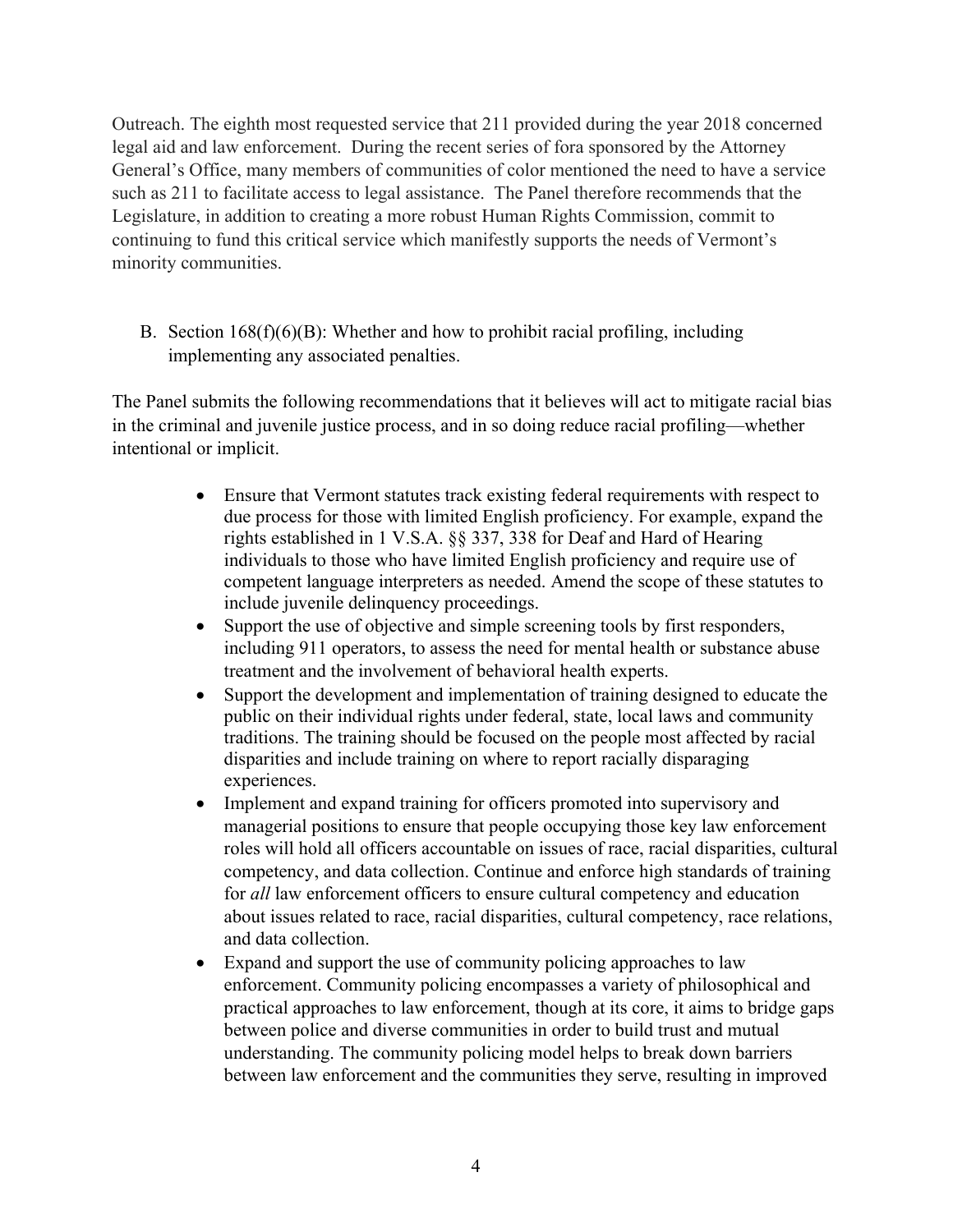information exchanges, more transparency, and less susceptibility for implicit biases to influence decision-making.

- The Panel did not adequately discuss associated penalties. The Panel will discuss this issue and present proposals in the future.
- C. Section  $168(f)(6)(C)$ : Whether to expand law enforcement race data collection practices to include data on nontraffic stops by law enforcement.

The Panel spent a great deal of time on the issue of data collection. The Panel believes that data collection is a vital issue, and one that needs to be addressed early as we grapple with the challenges and the injustice represented by racial disparities.

This section begins with a summary of recommendations, followed by a discussion that elaborates upon those recommendations.

Summary of the Panel's Data Collection Proposals:

- Increase data collection with respect both to court processes and administrative processes. Vermont should collect data that captures the high-impact, high-discretion decision points that occur during:
	- o the judicial processes within the State's Attorneys' Offices, the Office of the Attorney General, the Office of the Defender General, and the Judiciary.
	- o the administrative processes within the Department of Children and Families and the Department of Corrections.
	- o charging, bail and pre-trial release, plea bargaining, sentencing, and the usage of alternative justice options such as diversion.
- Expand and improve data collection with respect to law enforcement.
	- o Traffic stop data collection should be improved by providing resources for ensuring:
		- § that the data is fully collected,
		- that the data is made fully available to the public more rapidly than it is at present,
		- that it is both collected and categorized consistently across the state.
	- o Data collection should be expanded to include information about use of force incidents.
- The panel strongly urges a commitment to staffing and other resources to collect and compile data properly. This could include:
	- $\circ$  Creating centralized, statewide staffing with responsibility for assisting with data collection and compilation from police agencies and other entities across the state.
	- o A focus on consistency, clarity, and accessibility of data across all data collection efforts.
	- o Mechanisms to ensure accountability and compliance.

Discussion of Data Collection Recommendations: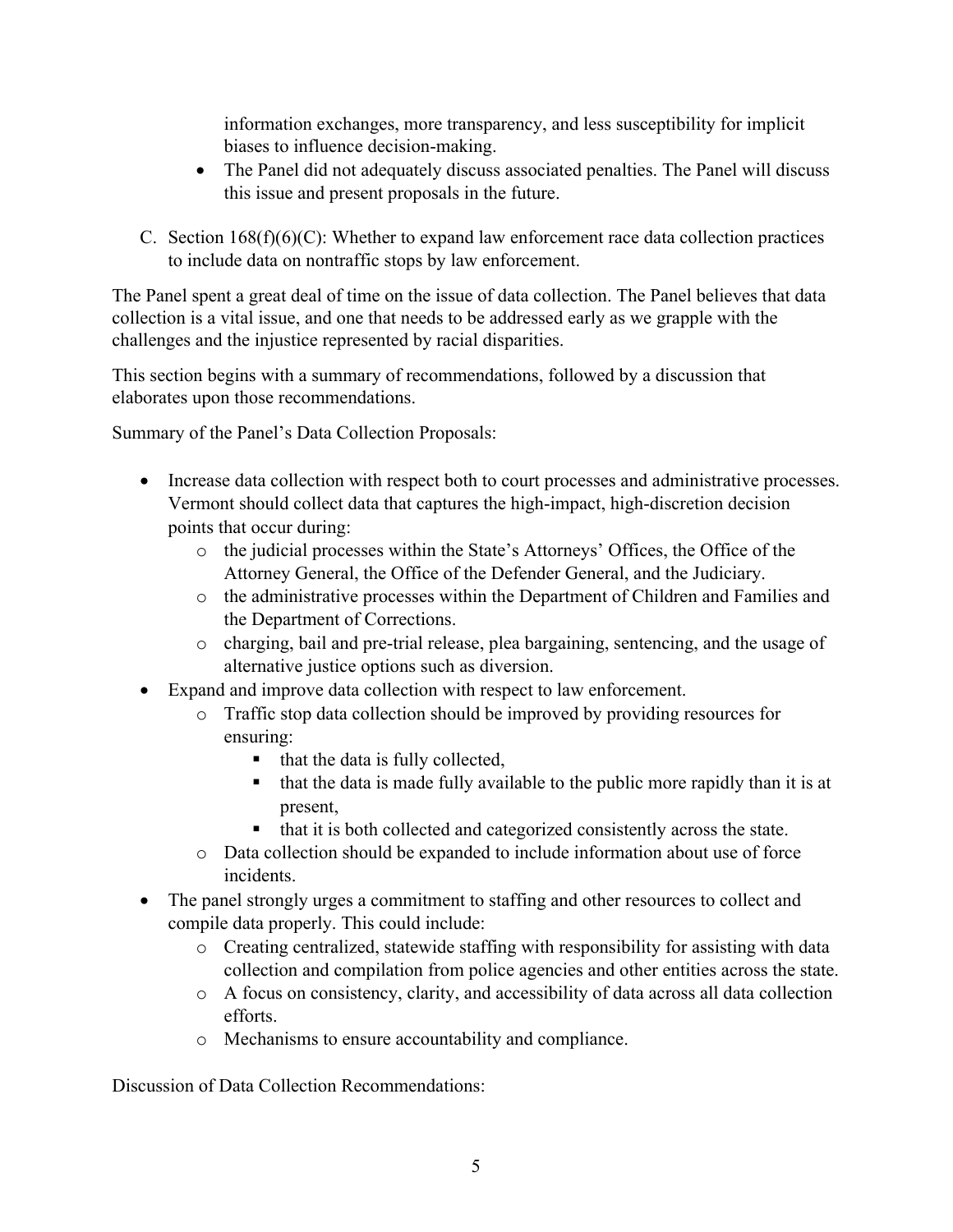The Panel agrees that increased and improved data collection is necessary to combat racial disparities in our criminal and juvenile justice systems. Our current data collection system is not sufficient to understand the reasons why our systems produce unequal outcomes on the basis of race. Available data does show, however, that disparate outcomes exist.

The Panel recommends developing laws and rules that will require data collection that captures high-impact, high-discretion decision points that occur during the judicial processes within the State's Attorneys' Offices, the Office of the Attorney General, the Office of the Defender General, and the Judiciary, as well as the administrative processes within the Department of Children and Families and the Department of Corrections. This will require staffing and monetary resources, and the Panel urges the legislature to provide these.

Although state law already requires data collection with respect to certain police interactions specifically traffic-stop data - this process of collection should be improved and expanded. It should be improved by providing resources for ensuring that the data is fully collected, that it is made fully available to the public more rapidly than it is at present, and that it is collected and categorized consistently across the state. Data collection should be expanded to include information about use of force incidents.

All of these efforts would be aided by creating centralized staffing with responsibility for assisting with data collection and compilation from police agencies across the state. This would reduce the burden on individual agencies, while providing dedicated staff with adequate statistical training to assist many agencies from a central office. There should also be mechanisms in place for ensuring accountability and compliance. The Panel strongly recommends a focus on consistency, clarity, and accessibility of data across all data collection efforts. This consistency will be necessary for agencies and entities to work together and to understand how their areas of responsibility interact and potentially contribute to racially disparate outcomes. It will also allow for better public transparency and scrutiny from the Vermonters we serve.

A mandate to collect more data without the resources to aggregate and analyze the information will do little to address the data gap issue. When data are collected without a plan for their integration, aggregation, and analysis with other data sets, their usefulness is diminished. Any new data collection must be considered from a systems perspective and be informed by the principles of data governance—the best practices in handling data.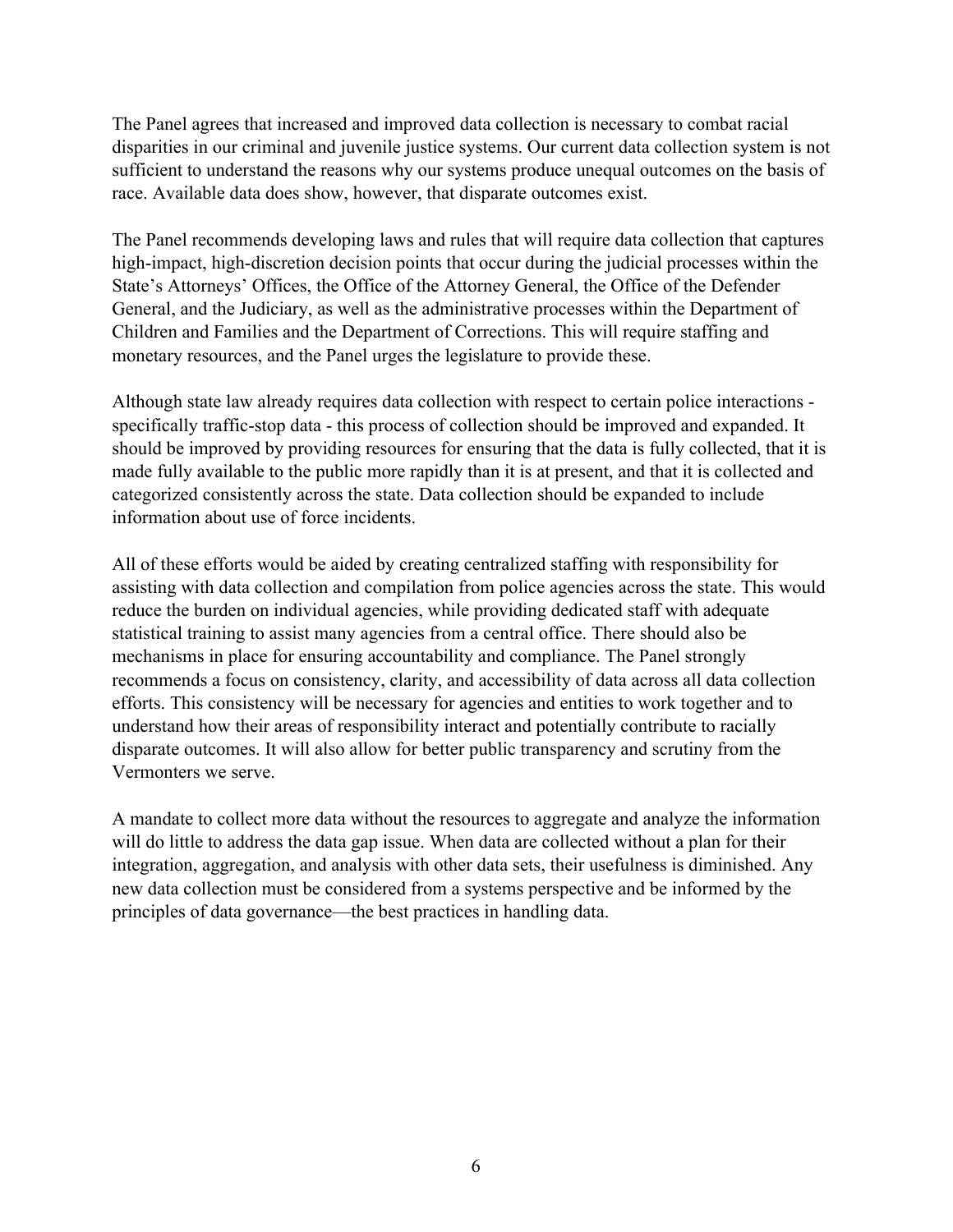#### **Further Discussion and Recommendations**

This section provides the General Assembly with an overview of the Panel's extensive discussions about the challenges and opportunities we face in addressing racial disparities in the criminal and juvenile justice system. The Panel felt it important to include this section to ensure that the General Assembly can understand the breadth of the discussions that went into the Panel's work.

Some of these sections also include recommendations that the General Assembly should consider in conjunction with the recommendations above.

# Training and Outreach

The Panel recognizes the need for more training in the area of racial biases, racial equity, cultural sensitivity and understanding how these matters impact discretionary decision-making and entrench white supremacy in the criminal and juvenile justice systems. We recognize that this training is currently in place in some areas of the criminal and juvenile justice systems. This training exists for law enforcement, judges, prosecutors, and other actors in these systems, but we feel that it should be expanded. Training should also include members and staff of the Legislature, and citizens who might be exposed to law enforcement or the criminal justice system. This expansion of training has been described in other jurisdictions as a "Know Your Rights" campaign, and would include informing people of their right to an attorney, their right to remain silent, etc. Such an expansion could be partly based upon fora that would take place around the state.

#### Legislative Inclusion

The 2019 legislative session saw the introduction of a fair number of bills that were roughly concerned with the same issue with which the Panel is concerned – namely, the amelioration of the effects of white supremacy across the criminal and juvenile justice systems. Panel members expressed concern with the way in which these bills were formulated and shepherded through the legislative process. We are very aware of the old aphorism, much used in minority communities in such circumstances, that says "not about us, without us." The point of this saying concerns the ways in which legislation that affects minority communities is usually created – wrongly without the input of these communities. Some members of the Panel were of the opinion that this process was once again in evidence during the 2019 session, and that one recommendation of the Panel would be to ask for the end of such an exclusionary process.

The Panel hopes that legislative proposals that can conceivably impact minority communities be vetted in a manner that includes these often-silent and/or ignored voices. This can be achieved by working with extant bodies that have connections to these communities, such as the Racial Equity Advisory Panel; the Executive Director of Racial Equity; and the Attorney General's Racial Disparities Panel itself. The Panel also suggests that the job description of the Executive Director of Racial Equity be expanded to include the tracking of legislation, the identification of impacted communities, and coordination with them to ensure that their voices are involved in the legislative process.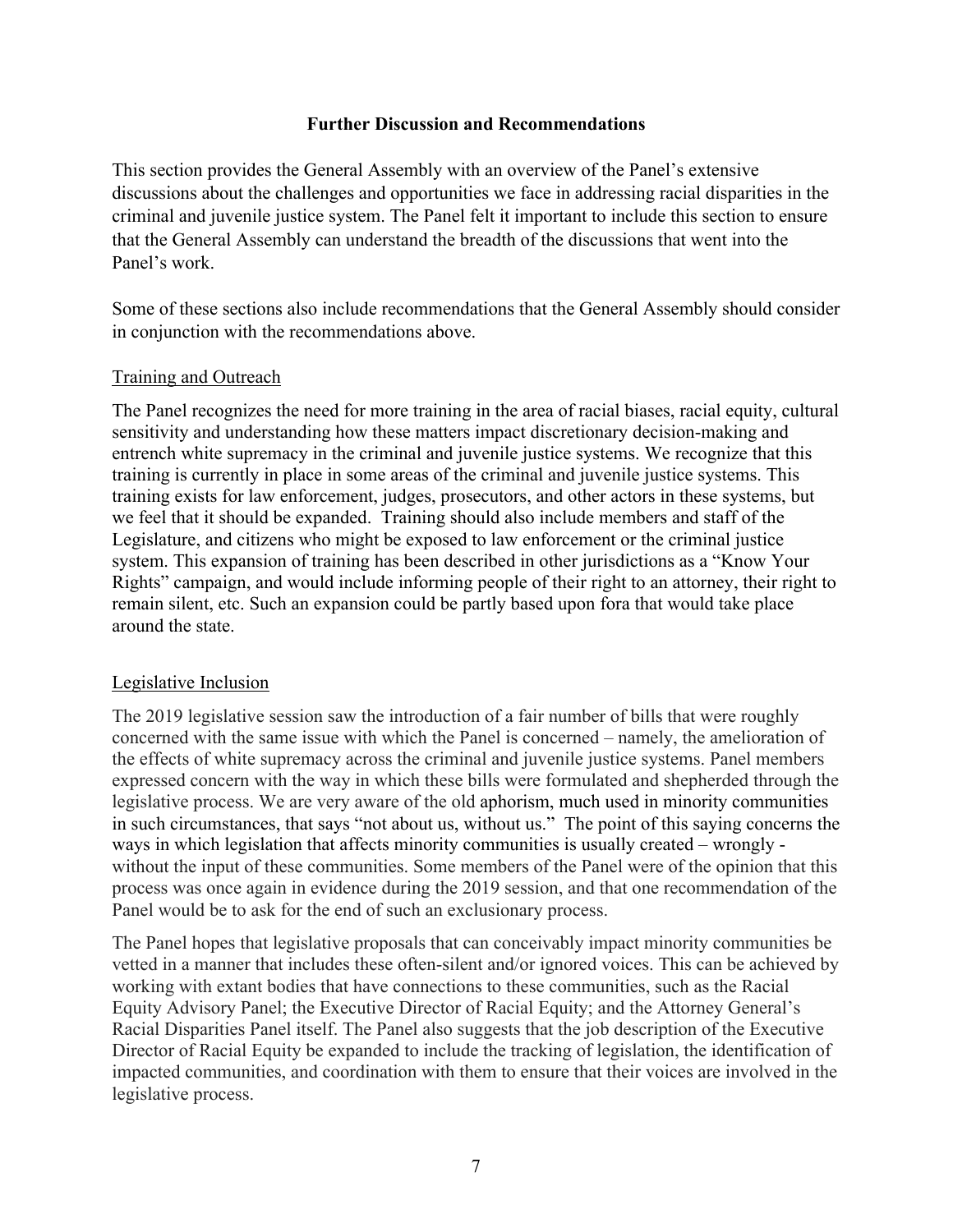# Pre-Trial Monitoring and Risk Assessment

The Panel also considered the statewide use of pretrial monitors as well as the possibility of validated risk assessments tools to provide evidence-based information for courts.

One member of the Panel spoke to the fact that while pre-trial services are available statewide, they are not uniformly implemented. The question of encouraging and achieving uniform use of pretrial monitors has been raised with the hope that the Legislature would turn some attention to this issue.

Further, while pretrial monitors utilize needs screening and assessments, risk assessments are not used. The legislature should investigate their use because such assessments could provide courts with a more objective and statistically anchored measure of an individual's risk to the community, thereby reducing the possibility for implicit biases to affect decision-making with respect to pretrial conditions of release. Risk assessments are imperfect, as the inputs to a risk assessment can reflect societal inequities, but a study has shown that despite this unfortunate reality using such assessments can lead to more fair outcomes.

# Home Detention

Home Detention for individuals detained pretrial has the potential to help keep already tattered minority communities and families together; in this case, while the criminal process is underway. A Panel member has noted that "the Legislature has directed that home detention is only available when someone is being detained for lack of bail, i.e. not for individuals being held *without* bail." We wonder whether the expansion of home detention could decrease the detainee population or whether it would represent an increase in more restrictive conditions of release. Again, this is a discussion that we have identified as being of great importance to the mandate of the Panel. It is one that we have begun, but one which needs to be continued on the legislative level.

# Mental Health and Substance Use Disorders

The Panel believes in the expanded support of response teams that include experts in mental health and substance use disorders (licensed counselors or clinicians) who assist in responding to behavioral health situations, prevent excessive use of force, reduce the prevalence of mental health and substance use crises, and avoid unnecessary entry into the court system when the matter is better handled by alternative measures. Reducing court involvement can reduce the impact of racially disparate outcomes.

#### Staffing

One theme that can be seen in these paragraphs is a move towards a more individualized approach to cases, one that is more outcome-based and designed to address the specific needs of each person in the criminal justice system. Indeed, this is a theme that has national resonances as many individuals, policy-makers as well as regular citizens, recognize that historical initiatives,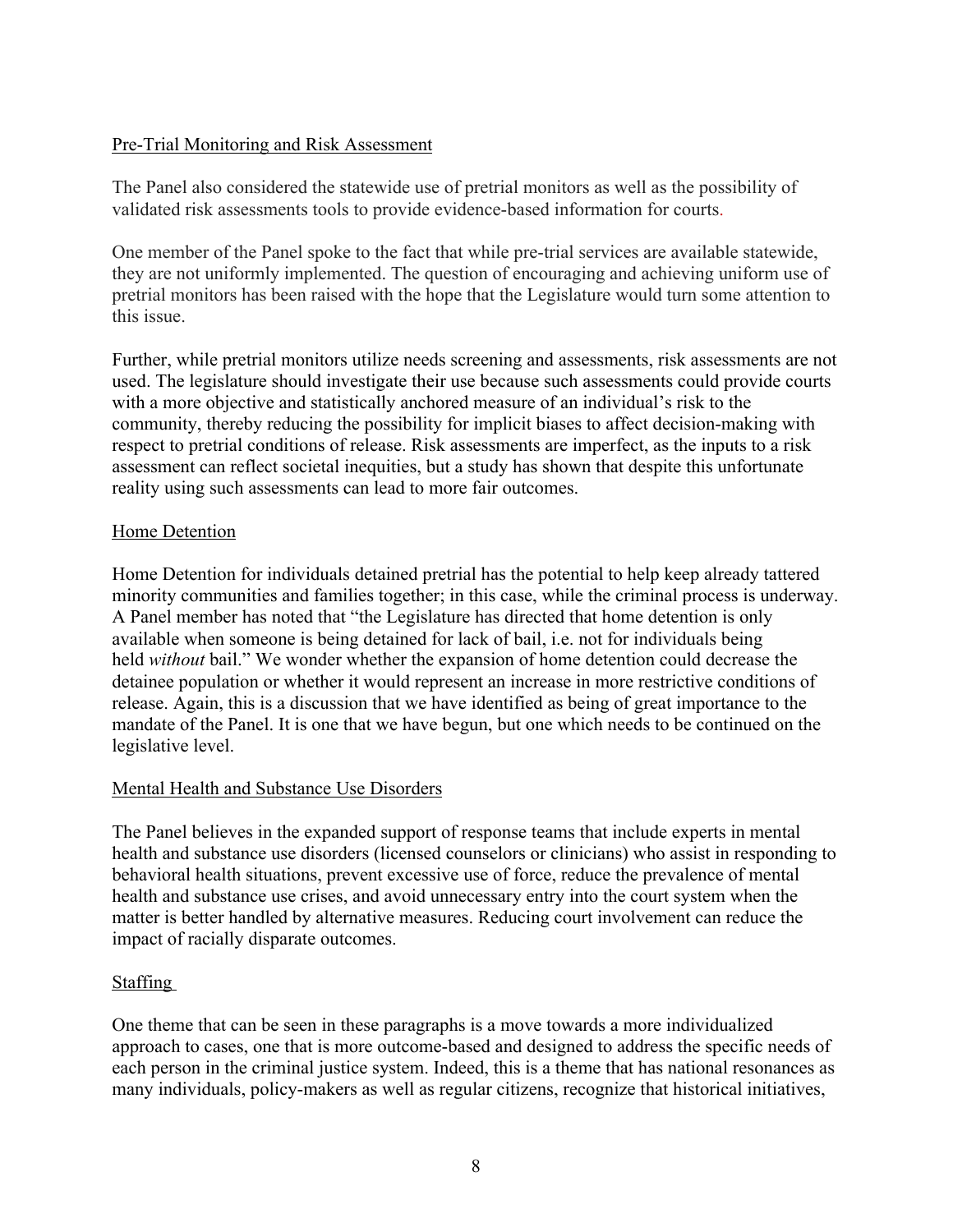such as mandated sentencing policies, have contributed enormously to the racial disparities manifested in the criminal justice system. The Panel feels that this individualized approach to criminal justice requires a reduction in current caseload pressures.

#### Impact upon People of Color

A broadly-shared idea among many of the Panel members was a concern with ensuring that policies being adopted in the State do not have a disproportionate impact upon People of Color. One Panel member pointed to the fact that often laws seem to be neutral on their face, but have a disproportionate impact upon minority communities when applied – the infamous "three strikes" laws would be an egregious example of this. Thus, the Panel is concerned with conceiving of strategies to track and document the racial impacts of policies being made in the State. One recent bill – H. 381, an act relating to racial impact statements – is perhaps a step in this direction, although there is a pervasive sense among Panel members that the creation of such legislation should involve the input of communities of color, and that of bodies such as the Attorney General's Panel itself.

# Discretion

Discretion is a cornerstone of the criminal justice system. It is not necessary to speak of its known benefits, but, in light of racial disparity in the application of the law, it is necessary to speak of the many ways in which implicit bias can make its unacknowledged way into decisions made by prosecutors, law enforcement officers, and judges. It was felt by several members of the Panel that a system of oversight, of checks and balances, does not presently exist for the aforementioned officials, and that that lack of oversight contributes to the persistence of a problem for citizens who belong to communities of color. The Panel recognizes that many of its recommendations are already aimed at this issue, and that it remains a huge area for discussion. The Panel notes that creating a solution for the issue of judicial discretion and embedded implicit bias is something that cannot easily be done during one, two-hour long meeting per month.

# Non-consensus Reports

Certain ideas were discussed by the panel and supported by some members, but not all panel members could support them due to legal and practical concerns. Nevertheless, in the interest of a full airing of our discussions, the Panel felt that it was fair to include some of these ideas with the acknowledgement that they do not have the support of the Panel as a whole.

- Establish a separate and independent judicial program that permits the criminal or family courts to divert eligible cases out of the court system pre-conviction. ODG, AGO, judiciary supports; SAS disagrees.
- Clarify that when considering the totality of the circumstances in assessing the lawfulness of a search and seizure, racial bias may be a relevant factor in this analysis, consistent with federal and state law. *See*, Zullo v. State, 2019 VT 1, ¶ 84. ODG supports; SAS, AGO, judiciary disagree.
- Expand the list of offenses that qualify for Diversion. All alleged offenders, regardless of criminal history, are presently eligible for Diversion under the